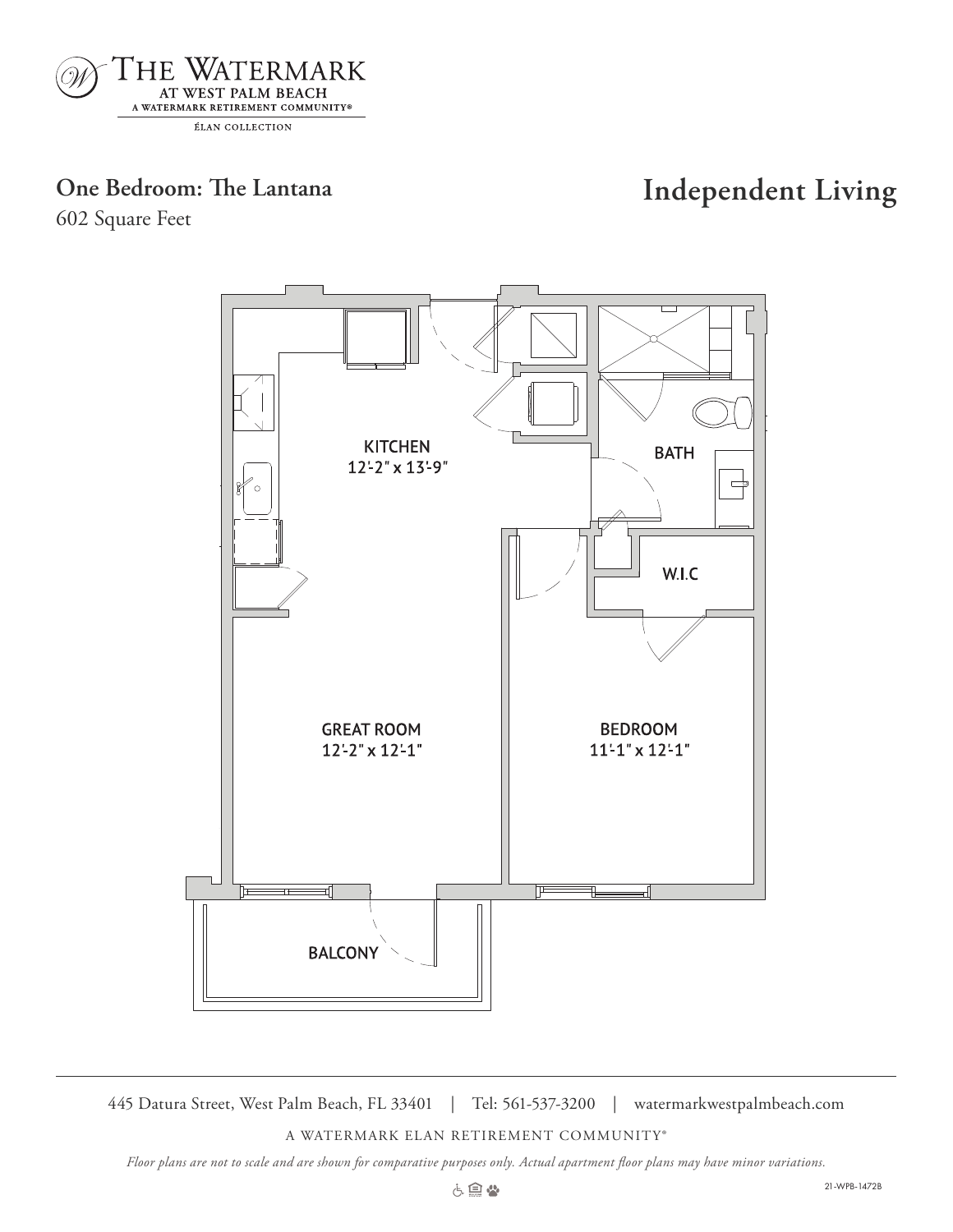

# **One Bedroom: The Elderberry Independent Living**

637 Square Feet



445 Datura Street, West Palm Beach, FL 33401 | Tel: 561-537-3200 | watermarkwestpalmbeach.com

A WATERMARK ELAN RETIREMENT COMMUNITY®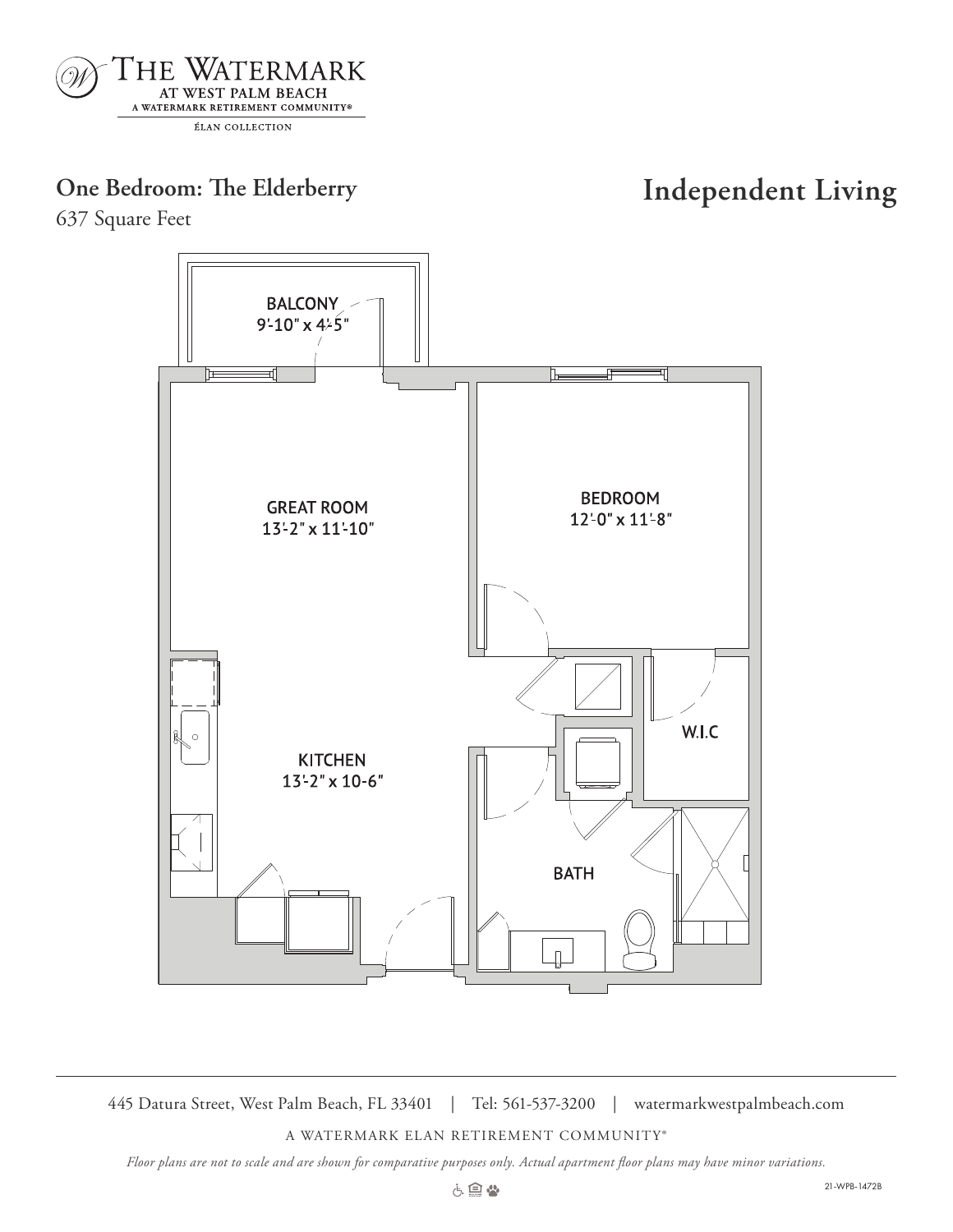

# **One Bedroom: The Fiddlewood Independent Living**

666 Square Feet



445 Datura Street, West Palm Beach, FL 33401 | Tel: 561-537-3200 | watermarkwestpalmbeach.com

A WATERMARK ELAN RETIREMENT COMMUNITY®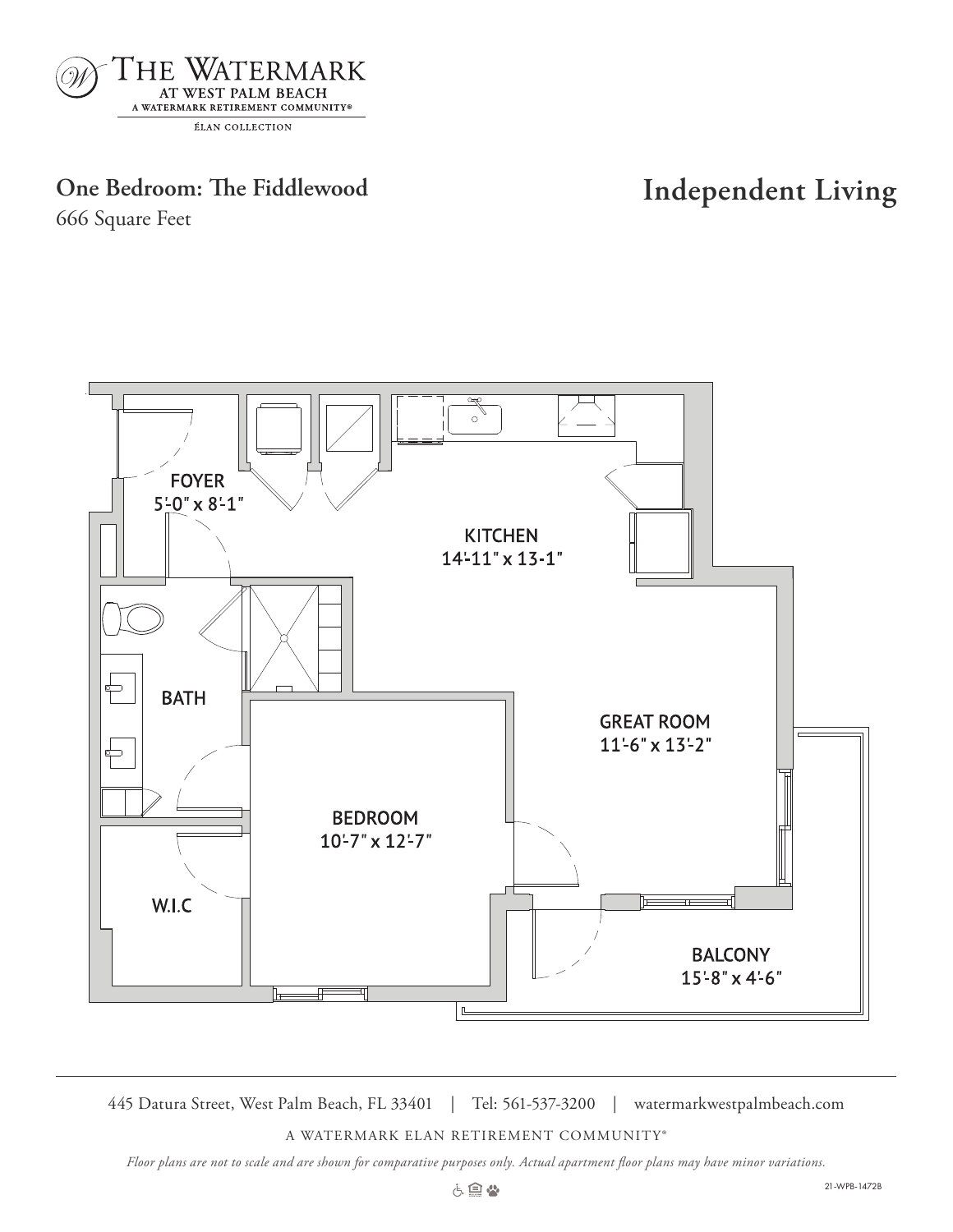

### **One Bedroom: The Sweetgum Independent Living**

740 Square Feet



445 Datura Street, West Palm Beach, FL 33401 | Tel: 561-537-3200 | watermarkwestpalmbeach.com

A WATERMARK ELAN RETIREMENT COMMUNITY®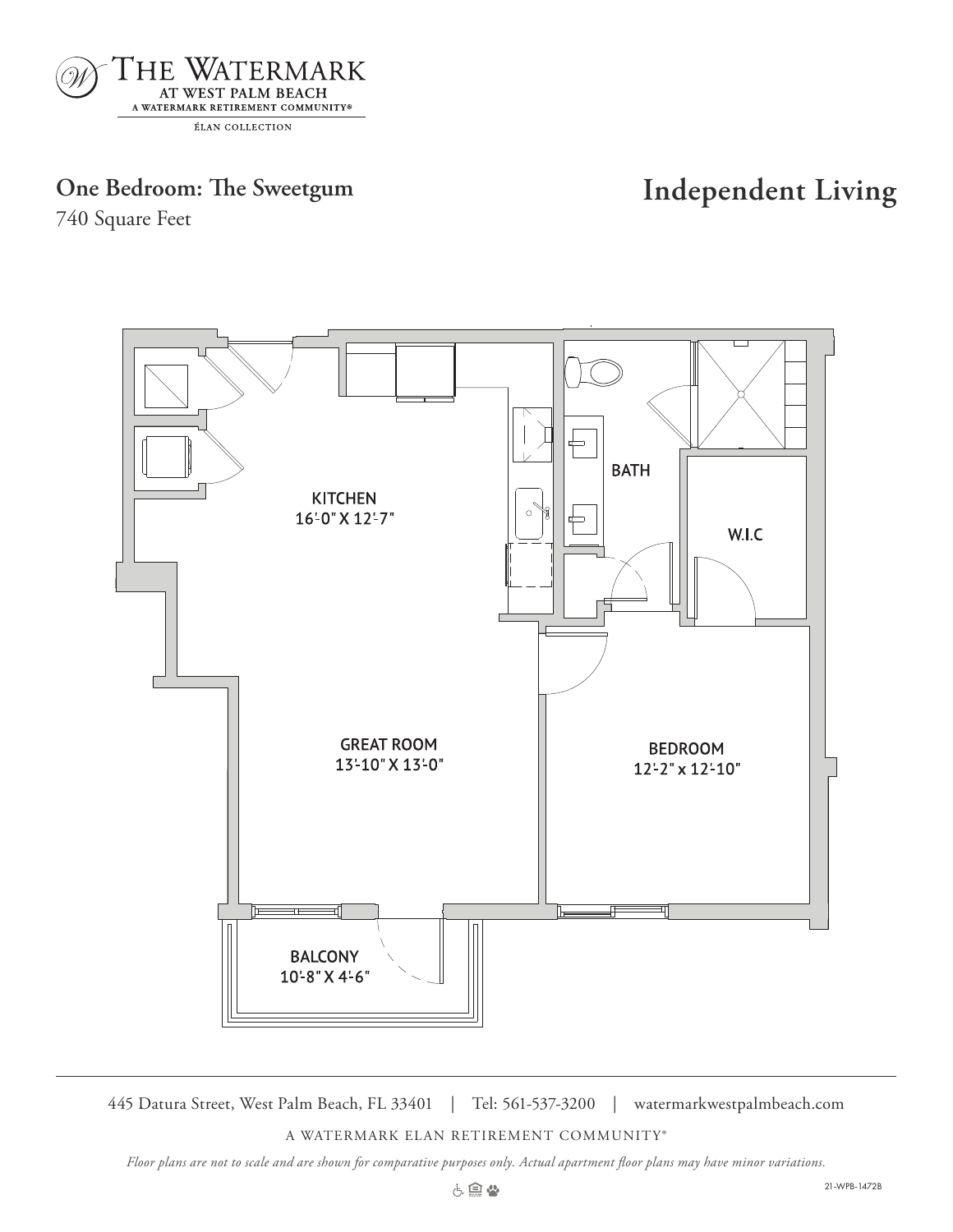

# **One Bedroom: The Beautyberry Independent Living**

786 Square Feet



445 Datura Street, West Palm Beach, FL 33401 | Tel: 561-537-3200 | watermarkwestpalmbeach.com

A WATERMARK ELAN RETIREMENT COMMUNITY®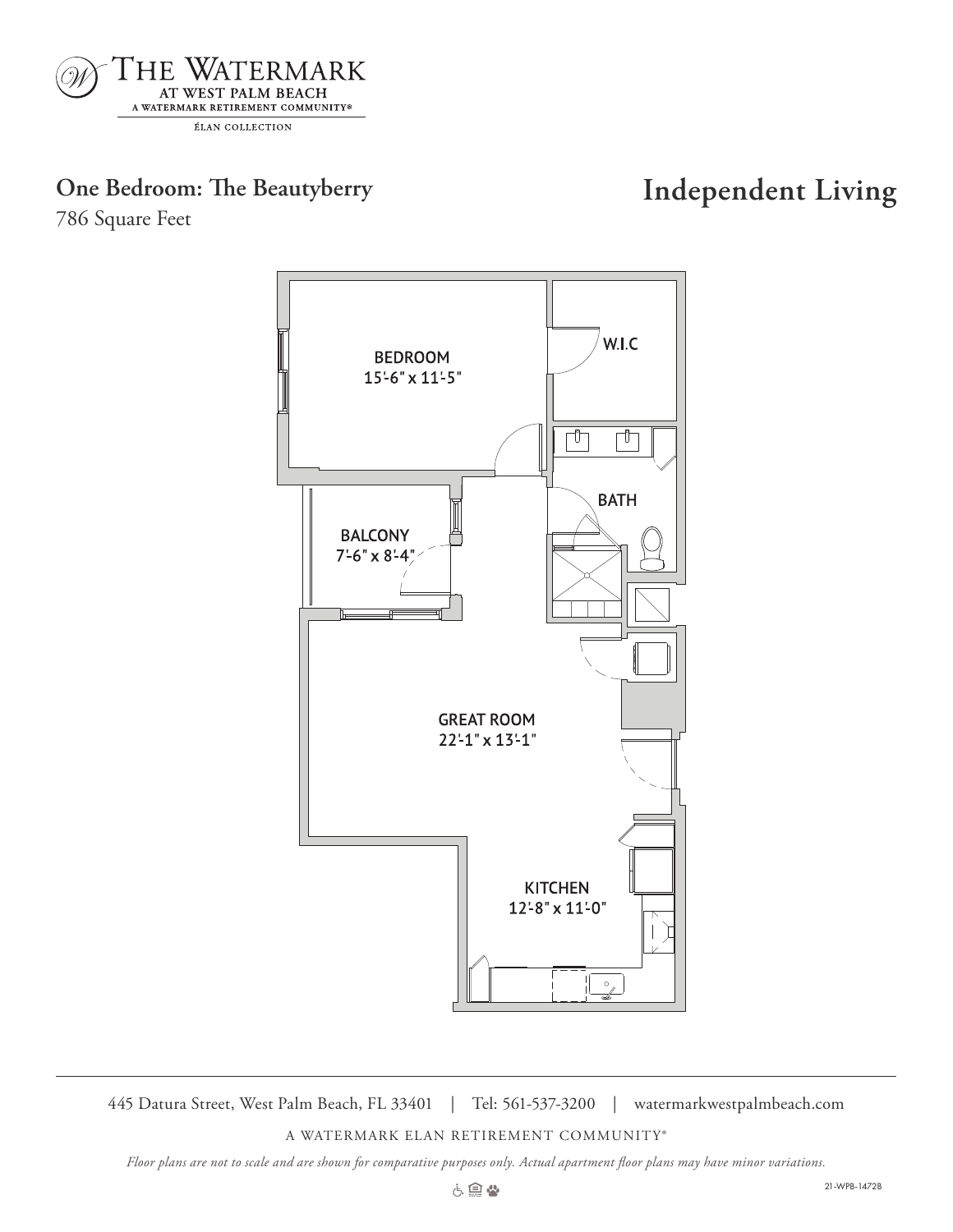

# **One Bedroom: The Bay Cedar Independent Living**

843 Square Feet



445 Datura Street, West Palm Beach, FL 33401 | Tel: 561-537-3200 | watermarkwestpalmbeach.com

A WATERMARK ELAN RETIREMENT COMMUNITY®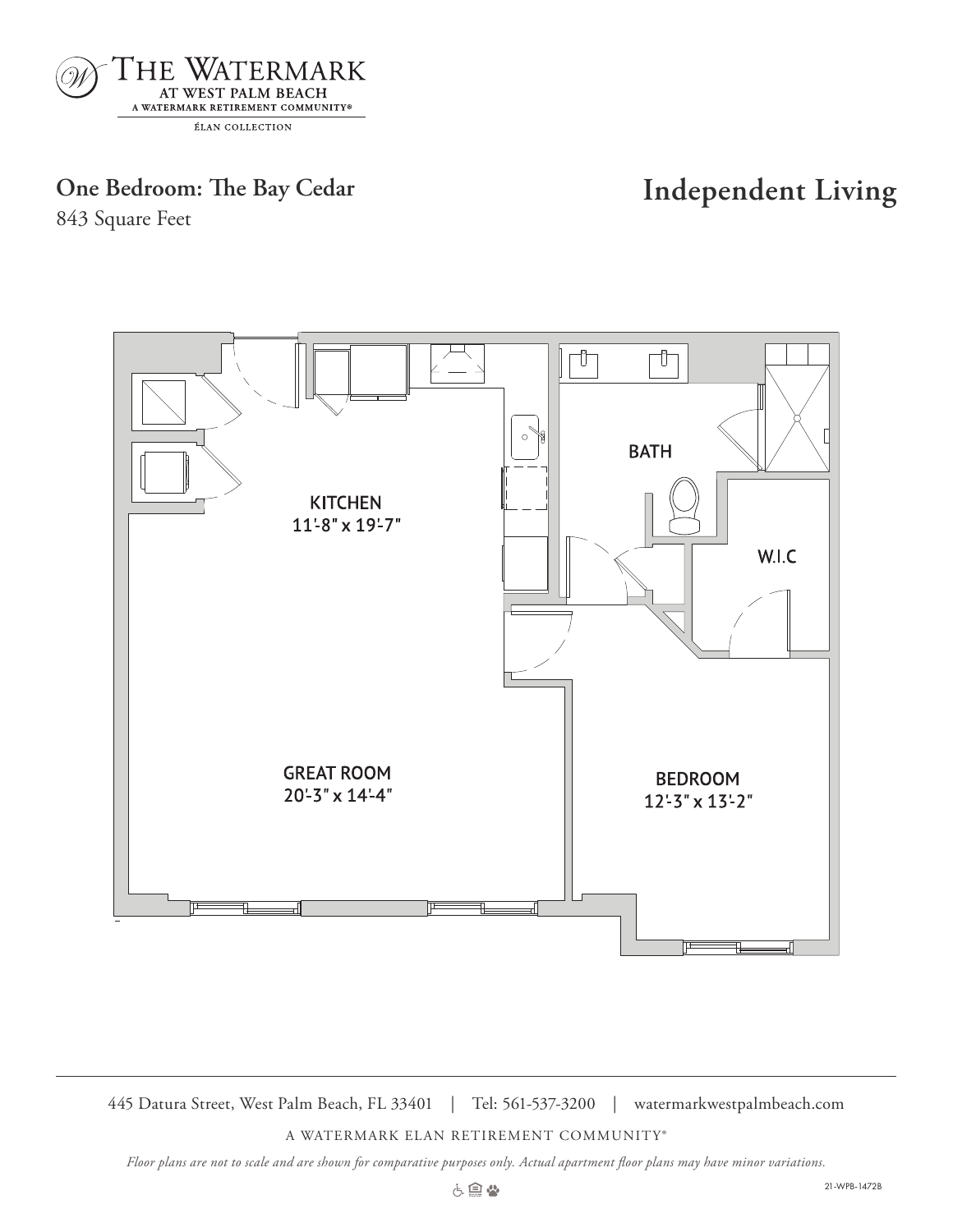

# **Two Bedroom: The Bromeliad Independent Living**

900 Square Feet



445 Datura Street, West Palm Beach, FL 33401 | Tel: 561-537-3200 | watermarkwestpalmbeach.com

A WATERMARK ELAN RETIREMENT COMMUNITY®

*Floor plans are not to scale and are shown for comparative purposes only. Actual apartment floor plans may have minor variations.*

900 SQ FT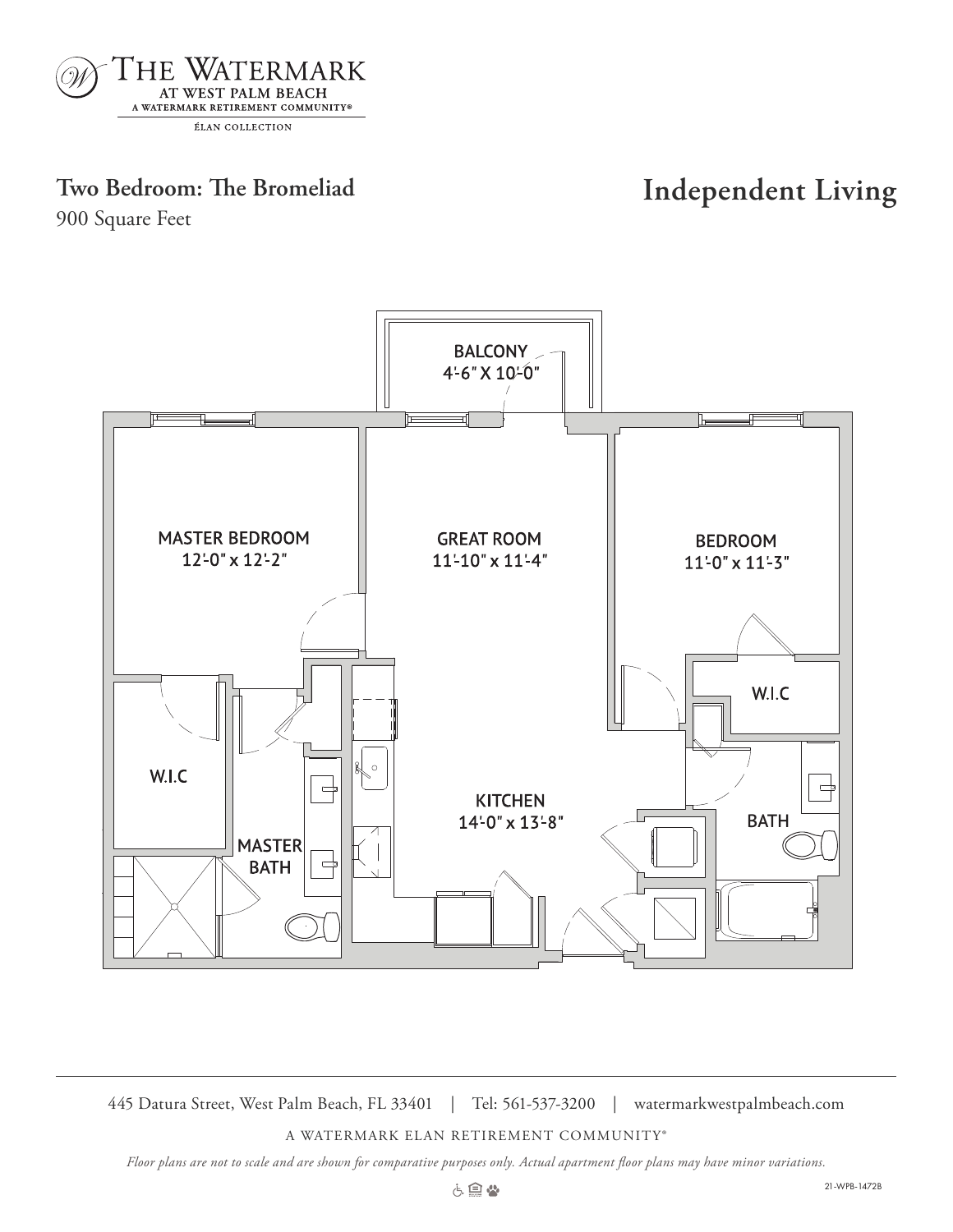

ÉLAN COLLECTION

### **Two Bedroom: The Myrtle Oak Independent Living**

886 Square Feet



445 Datura Street, West Palm Beach, FL 33401 | Tel: 561-537-3200 | watermarkwestpalmbeach.com

 $\frac{8}{3}$ 

A WATERMARK ELAN RETIREMENT COMMUNITY®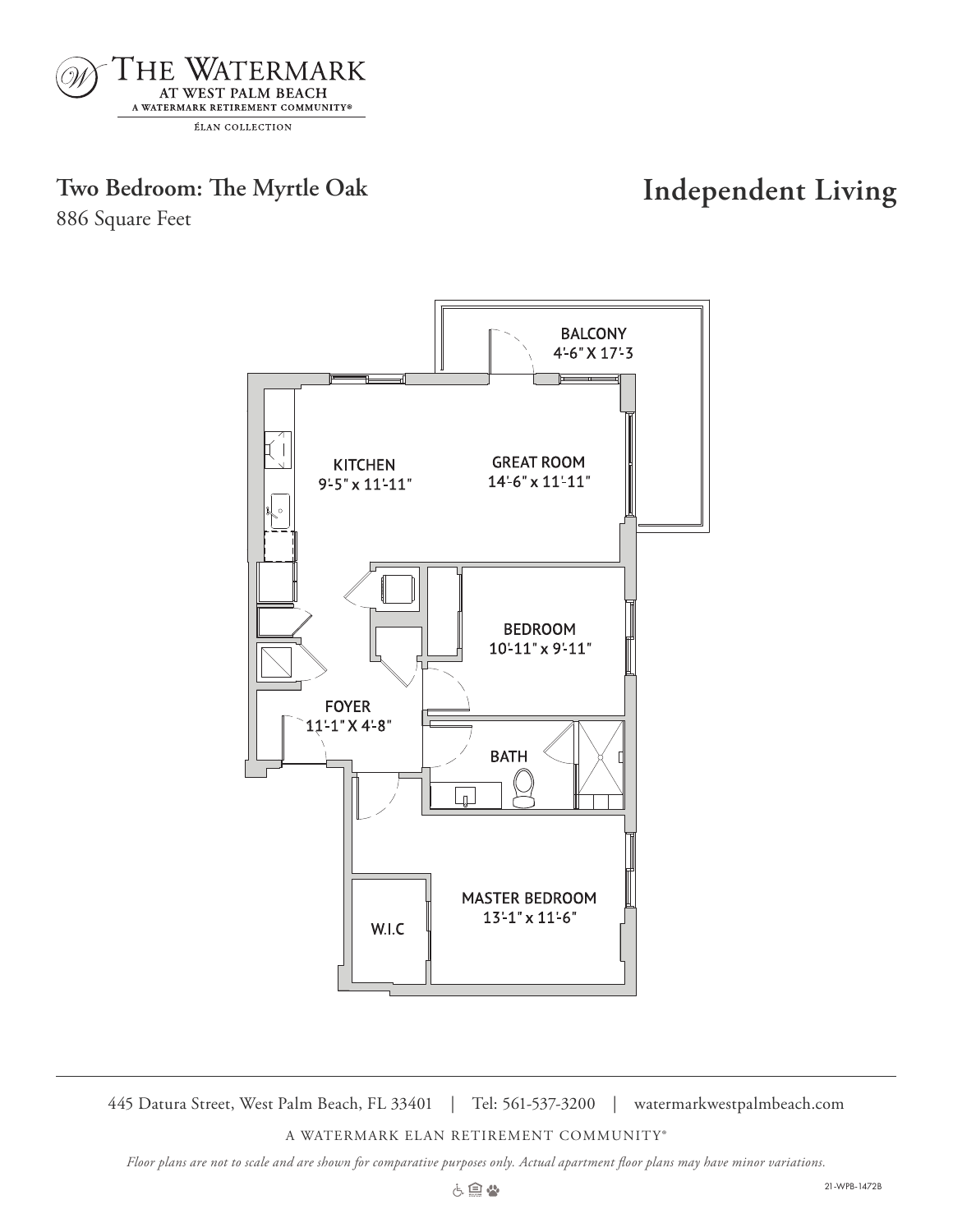

## **Two Bedroom: The Water Oak Independent Living**

988 Square Feet



445 Datura Street, West Palm Beach, FL 33401 | Tel: 561-537-3200 | watermarkwestpalmbeach.com

A WATERMARK ELAN RETIREMENT COMMUNITY®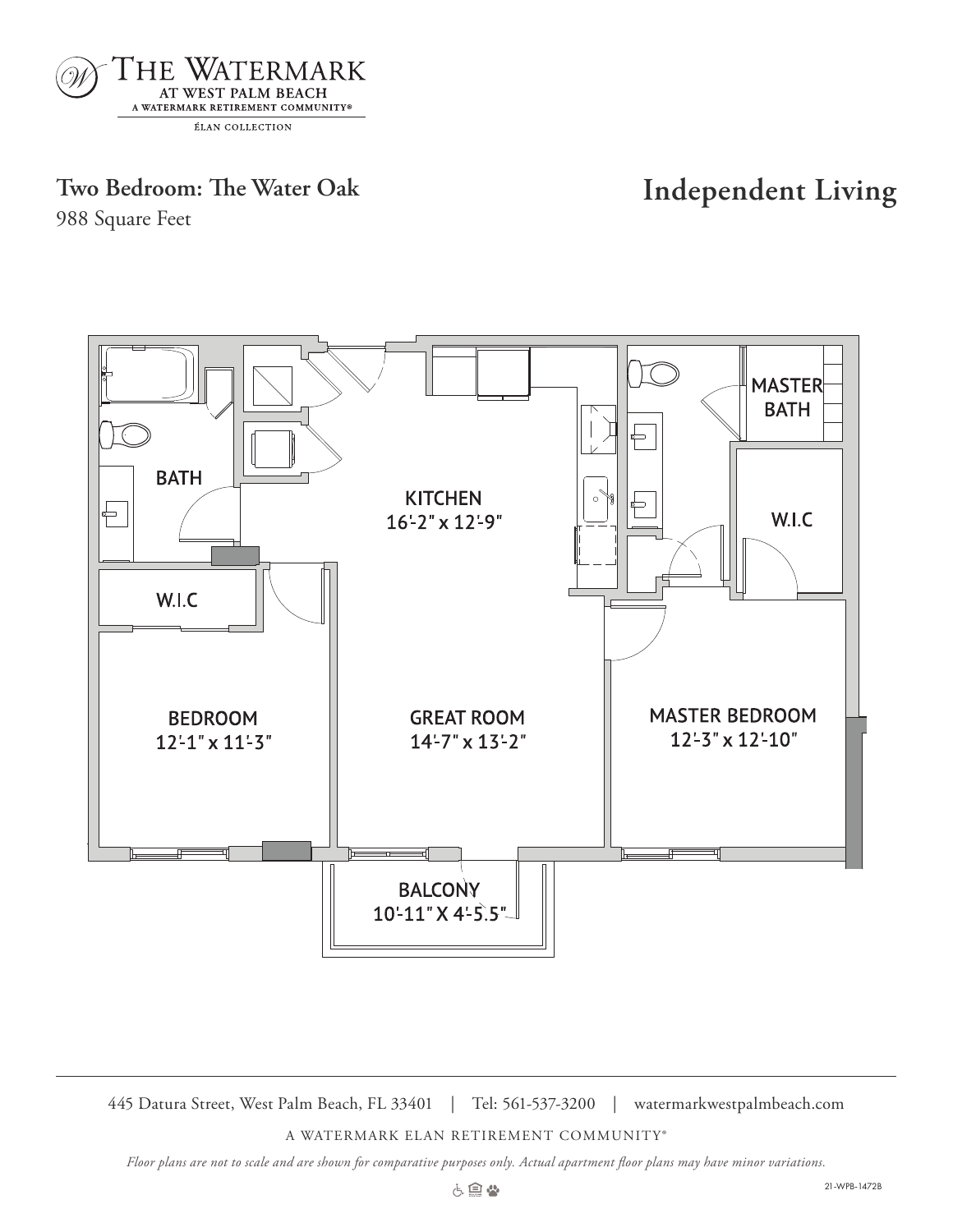

# **Two Bedroom: The Torchwood Independent Living**

980 Square Feet



445 Datura Street, West Palm Beach, FL 33401 | Tel: 561-537-3200 | watermarkwestpalmbeach.com

A WATERMARK ELAN RETIREMENT COMMUNITY®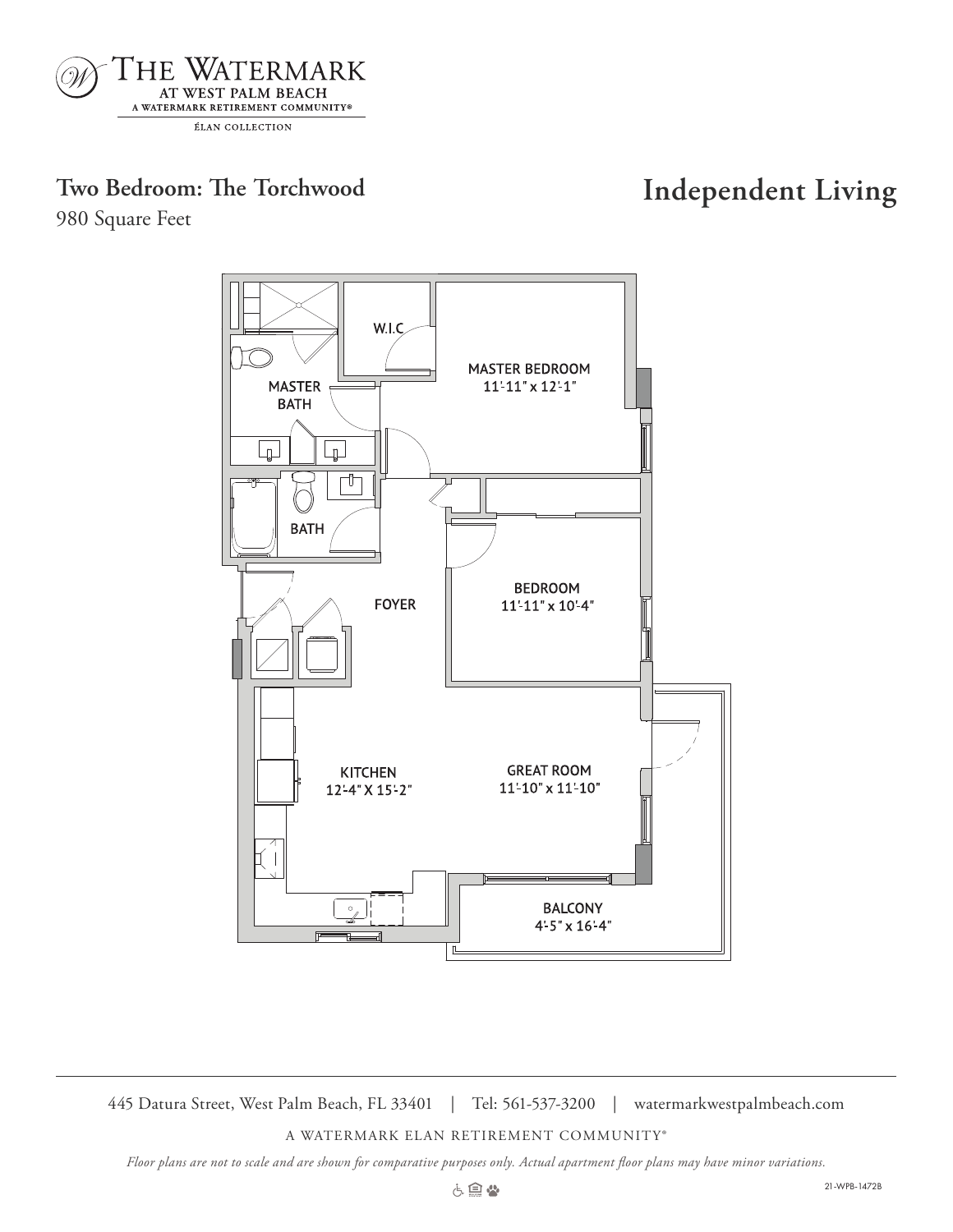

### **Two Bedroom: The Marlberry Independent Living**

1068 Square Feet



445 Datura Street, West Palm Beach, FL 33401 | Tel: 561-537-3200 | watermarkwestpalmbeach.com 1068 sq ft

A WATERMARK ELAN RETIREMENT COMMUNITY®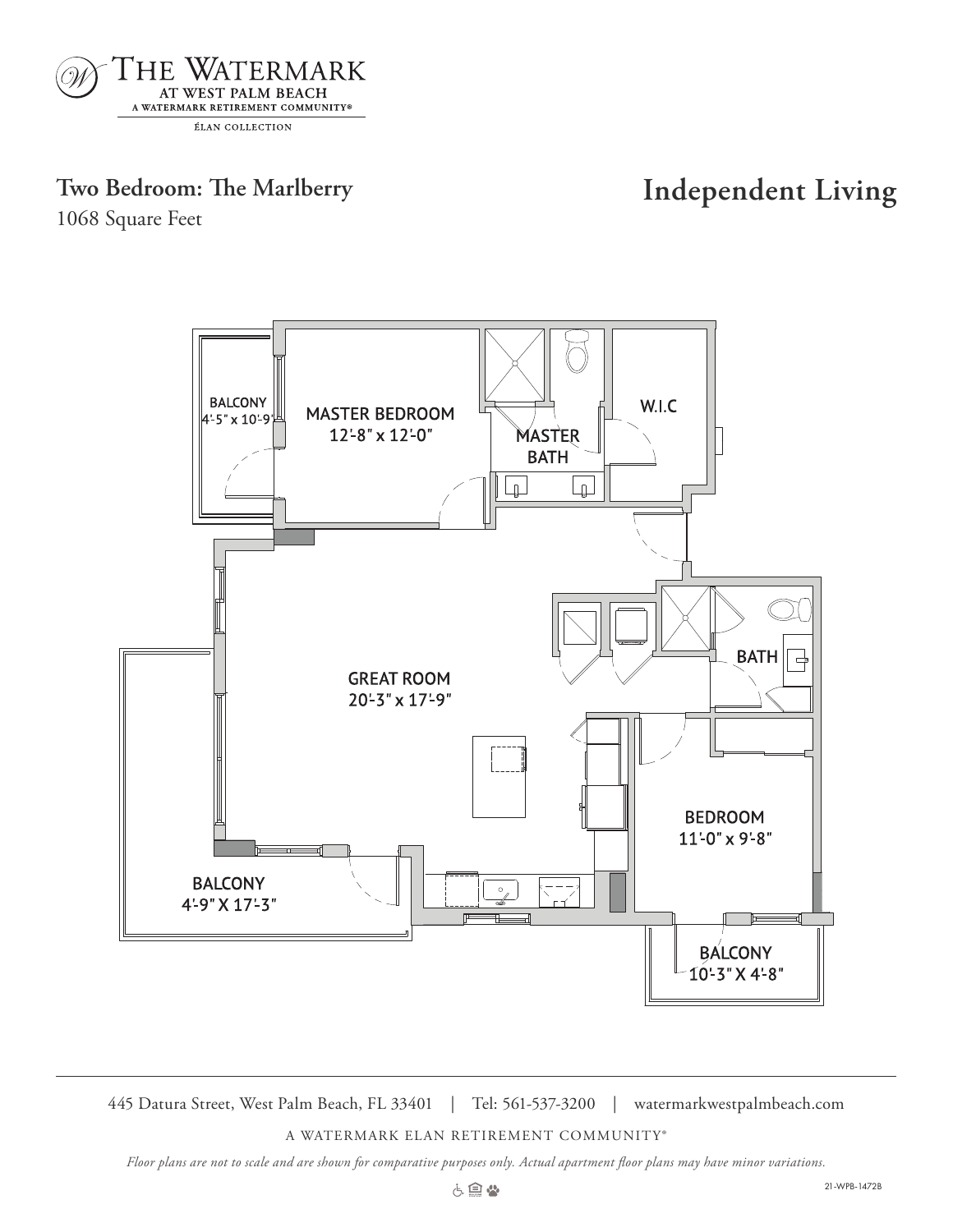

# **Two Bedroom: The Wild Lime Independent Living**

1017 Square Feet



445 Datura Street, West Palm Beach, FL 33401 | Tel: 561-537-3200 | watermarkwestpalmbeach.com

A WATERMARK ELAN RETIREMENT COMMUNITY®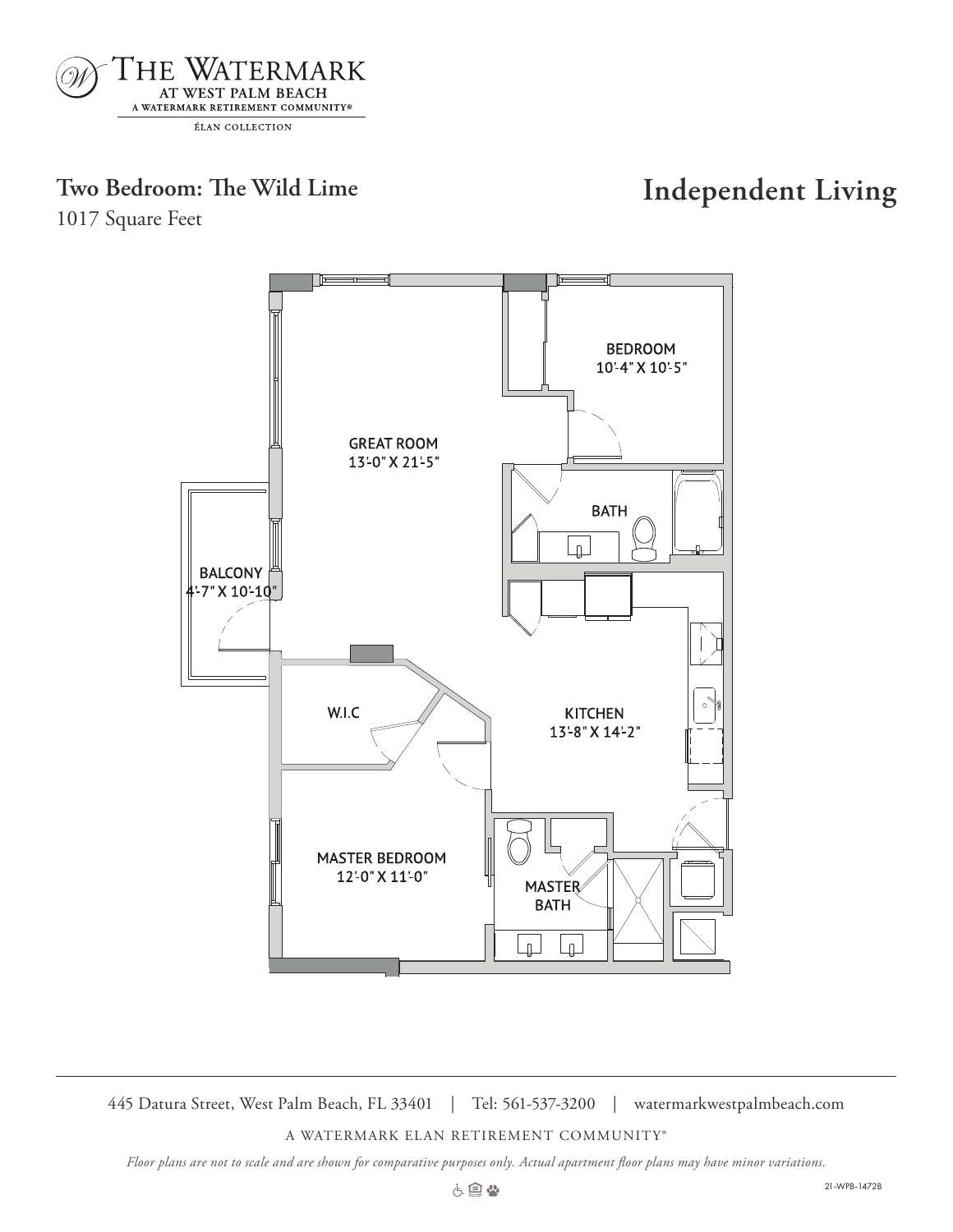

### **Two Bedroom: The Locust Berry Independent Living**

1078 Square Feet



POOL DECK

445 Datura Street, West Palm Beach, FL 33401 | Tel: 561-537-3200 | watermarkwestpalmbeach.com

A WATERMARK ELAN RETIREMENT COMMUNITY®

*Floor plans are not to scale and are shown for comparative purposes only. Actual apartment floor plans may have minor variations.*

1078 SQ FT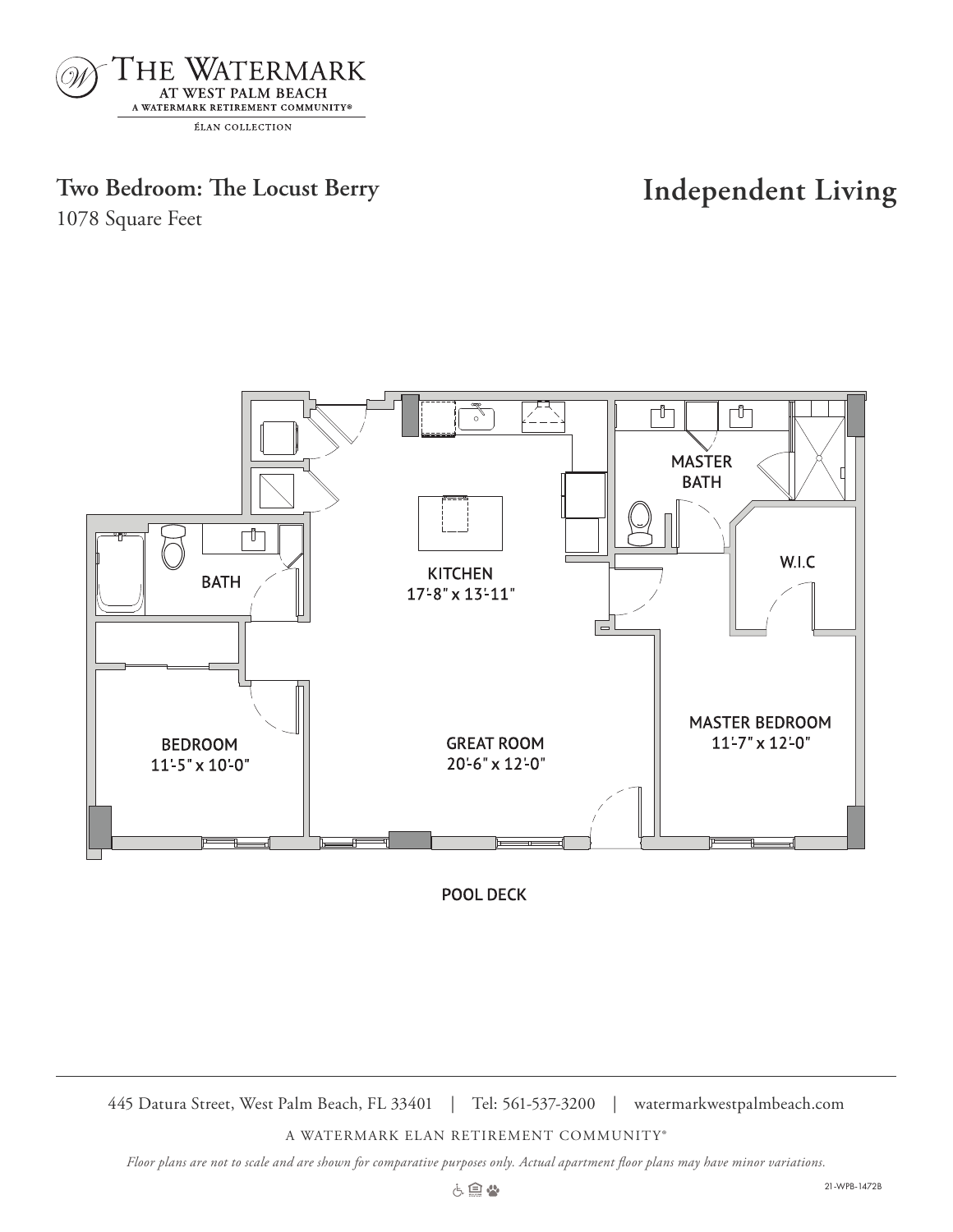

### **Two Bedroom Den: The Buttonwood Independent Living**

1151 Square Feet



445 Datura Street, West Palm Beach, FL 33401 | Tel: 561-537-3200 | watermarkwestpalmbeach.com

A WATERMARK ELAN RETIREMENT COMMUNITY®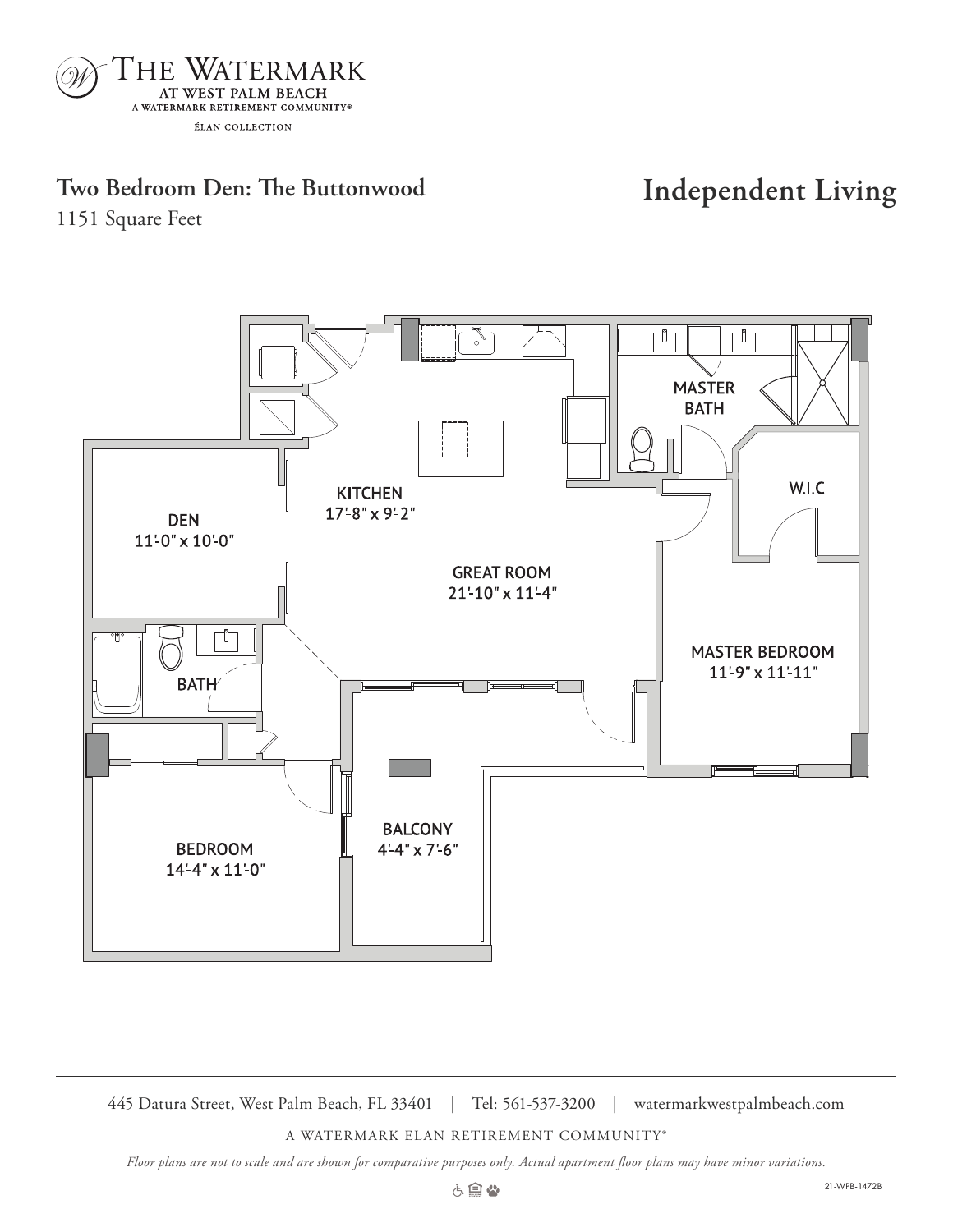

### **Two Bedroom Den: The Aster Independent Living**

1226 Square Feet



445 Datura Street, West Palm Beach, FL 33401 | Tel: 561-537-3200 | watermarkwestpalmbeach.com

A WATERMARK ELAN RETIREMENT COMMUNITY®